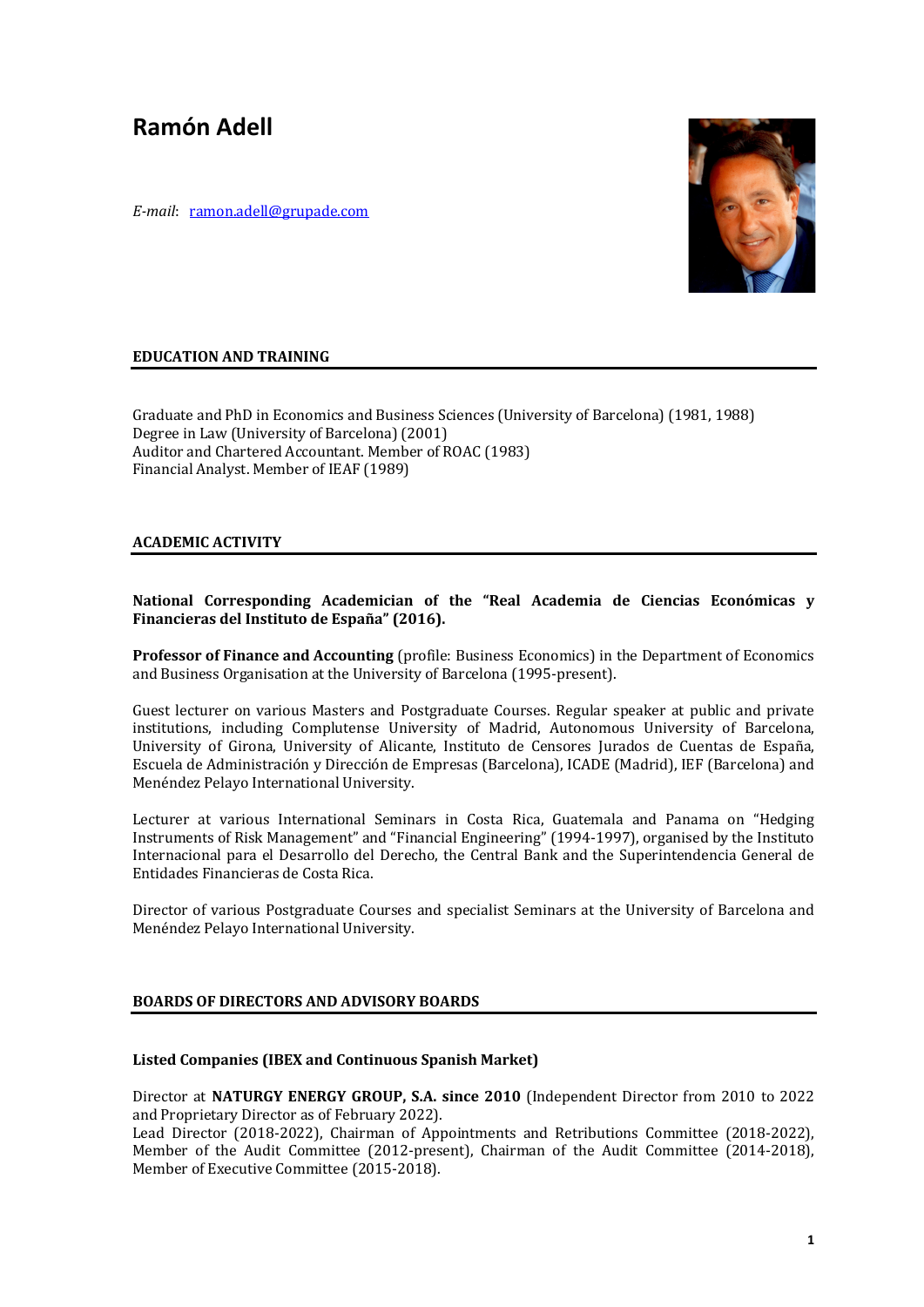Independent Director at ORYZON GENOMICS, S.A. from 2015.

Chairman of Appointments and Retributions Committee (2019-present), Member of the Audit Committee (2019-present), Chairman of the Audit Committee (2015-2019).

## **Non Listed Companies**

Independent Director and Chairman of the Audit Committee at ALLIANZ, COMPAÑÍA DE SEGUROS Y REASEGUROS, S.A. (2020-present).

Independent Director and Chairman of the Audit Committee at **FÉNIX DIRECTO, COMPAÑÍA DE SEGUROS Y REASEGUROS, S.A. (ALLIANZ** Group) (2019-present).

Independent Director at **GRUPO TAURUS** (2007-present).

Independent Director at **INTERMAS NETS, S.A.** (2005-2017).

## **Advisory Councils**

Advisory Council Member at LABORATORIOS RUBIÓ, S.A. (2019-present) Advisory Council Member at CENTRO DE ESTUDIOS INTERNACIONALES (CEI) (2018-present) Advisory Council Member at PLANETA FORMACIÓN Y UNIVERSIDADES (PFU) (2015-present). Scientific Council Member at **ESERP - School of Business and Social Sciences** (2011-present).

Advisor Council Member at **EOS GLOBAL, CORRED. DE SEGUROS Y REASEGUROS** (2007-2016).

#### **PROFESSIONAL EXPERIENCE**

| $2001$ - present | <b>GRUPADE, S.L.</b><br>Managing Partner. Business advisory firm focused on providing strategic and<br>financial advice. Specialists in independent expert reports.                                                                                                                                                                       |
|------------------|-------------------------------------------------------------------------------------------------------------------------------------------------------------------------------------------------------------------------------------------------------------------------------------------------------------------------------------------|
| 2001 - 2005      | <b>GRUPO EMMSA</b><br>Deputy Chairman. Responsible for defining the Group's strategy, M&A operations<br>and family property succession planning.                                                                                                                                                                                          |
| 1989 - 2000      | MERCADO ESPAÑOL DE FUTUROS Y OPCIONES FINANCIERAS (MEFF)<br>Advisor to the CEO from its creation, forming part of the original team that<br>promoted and developed the implementation of the Derivative Futures and<br>Options Markets in Spain and taking on the role of the head of the Department of<br>Regulation and Market Members. |
| 1985 - 1989      | <b>GRUPO MENARINI</b><br>Deputy Management Controller, responsible for the preparation of the Group's<br>internal restructuring plan and subsequently continued to provide advice to the<br>Management.                                                                                                                                   |
| 1981 - 1985      | <b>PRICE WATERHOUSE</b><br>Auditor and consultant, coordinating work teams in the areas of auditing and<br>internal control reviews for more than 30 companies in different sectors and of<br>varying sizes.                                                                                                                              |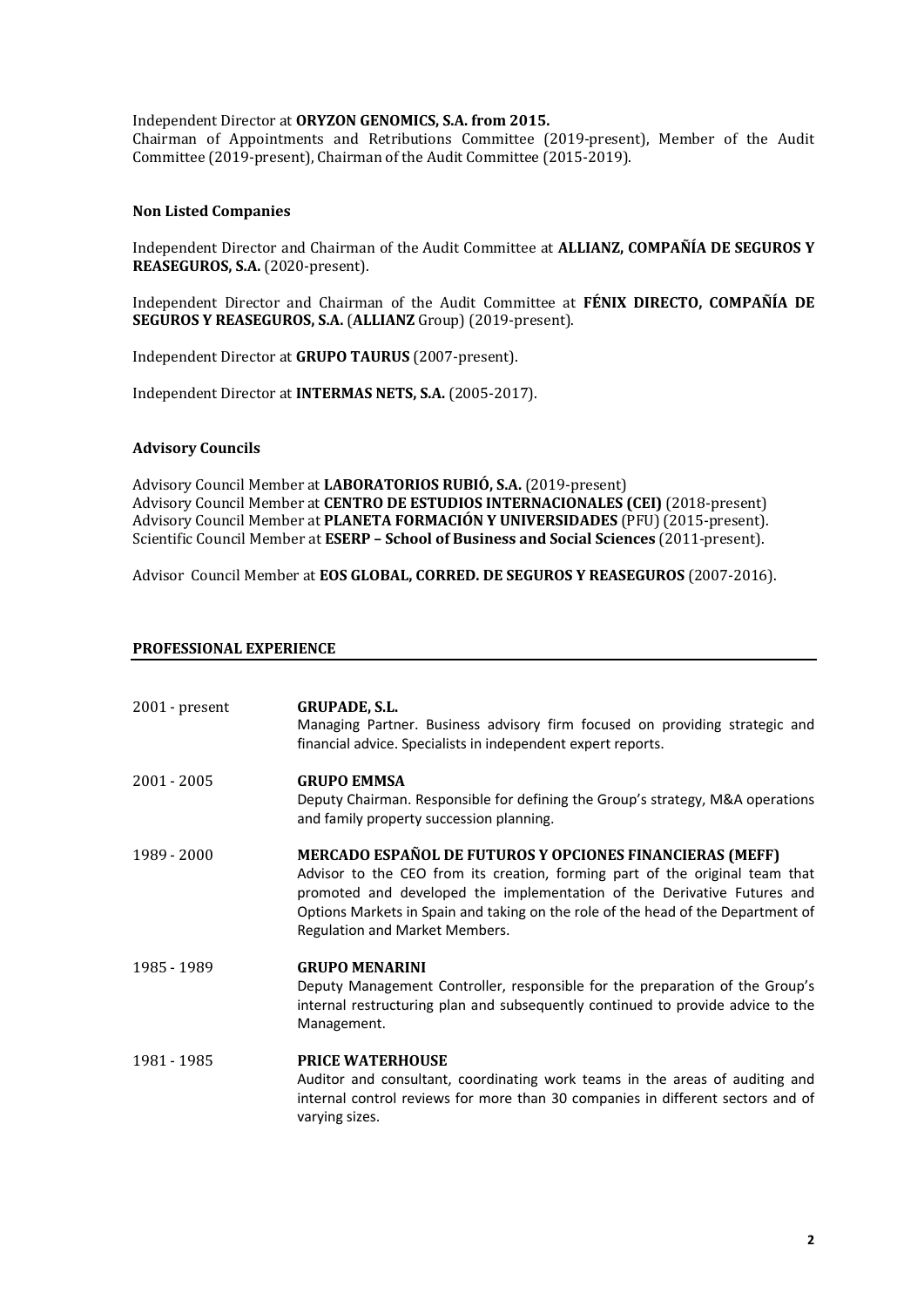#### **INDEPENDENT EXPERT REPORTS EXPERIENCE**

More than 200 expert opinions written for national and multinational companies over the last 20 years. Experience in the ratification and defence thereof before the Spanish National High Court and other Courts of Justice.

#### **PUBLICATIONS**

Los Mercados de Futuros: un análisis funcional y prospectivo (Futures Markets: a functional and prospective analysis), Doctoral Thesis with CUM LAUDE classification, University of Barcelona (ISBN:84-7528-805-7), Barcelona, 1988.

Gestión de tesorería con futuros financieros (Treasury management with financial futures), Gestión 2000, S.A. (ISBN: 84-86703-53-0), Barcelona, 1991. Winner of the EADA AWARD in 1990 for Business Management Research and Development.

"Fiscalidad de las operaciones de futuros y opciones" ("Taxation of futures and options operations").. REVISTA DE CONTABILIDAD Y TRIBUTACION (Financial Studies. Journal of Accounting and Taxation), Estudios Financieros No. 140, November 1994. Winner of the CENTRO DE ESTUDIOS FINANCIEROS AWARD in 1994 for Financial and Taxation Articles.

Los Contratos de Futuros y Opciones Financieras (Financial Futures and Options Contracts), "Conocer los Mercados Financieros" ("Getting to know the Financial Markets") collection, Pirámide, S.A., Madrid, 1995.

Opciones y Futuros Financieros (Financial Options and Futures), "Empresa y Gestión" ("Business and Management") collection, (ISBN: 84-368-0963-7), Pirámide, S.A., Madrid, 1996.

Co-author and member Advisory Committee for "Curso Superior en Dirección Financiera y Contable" (Advanced Course in Financial Management and Accounting), Deusto, S.A., Bilbao, 1997.

"El control de riesgo de las operaciones 'swap'", Inquirens, docens, ducens. Libro Homenaje al Profesor Emilio Soldevilla García, Milladoiro, 1997.

Dirigir en el siglo XXI (Management in the 21st century), Fundación Española de Directivos, Deusto, Bilbao, 2002.

"2050: Sociedad y Empresa", F - La Revista del Foment, primavera 2016, nº 2147.

Incertidumbres y retos de la transformación del sector eléctrico (*Uncertainties and challenges of the transformation of the electric sector*), Real Academia de Ciencias Económicas y Financieras del Instituto de España, RACEF, 2017 (https://racef.es/es/academicoscorrespondiente-nacional/radell).

"Los efectos de la  $4^{\underline{a}}$  Revolución Industrial: un cambio de paradigma en la sociedad y en la empresa", Libro Homenaje al Profesor Ubaldo Nieto de Alba, vol. II, Tirant lo Blanch, Madrid, 2020.

5 papers accepted by and presented at National and International Conferences on topics related to Business Economics. More than 20 articles published in journals and newspapers on topics related to Business Economics.